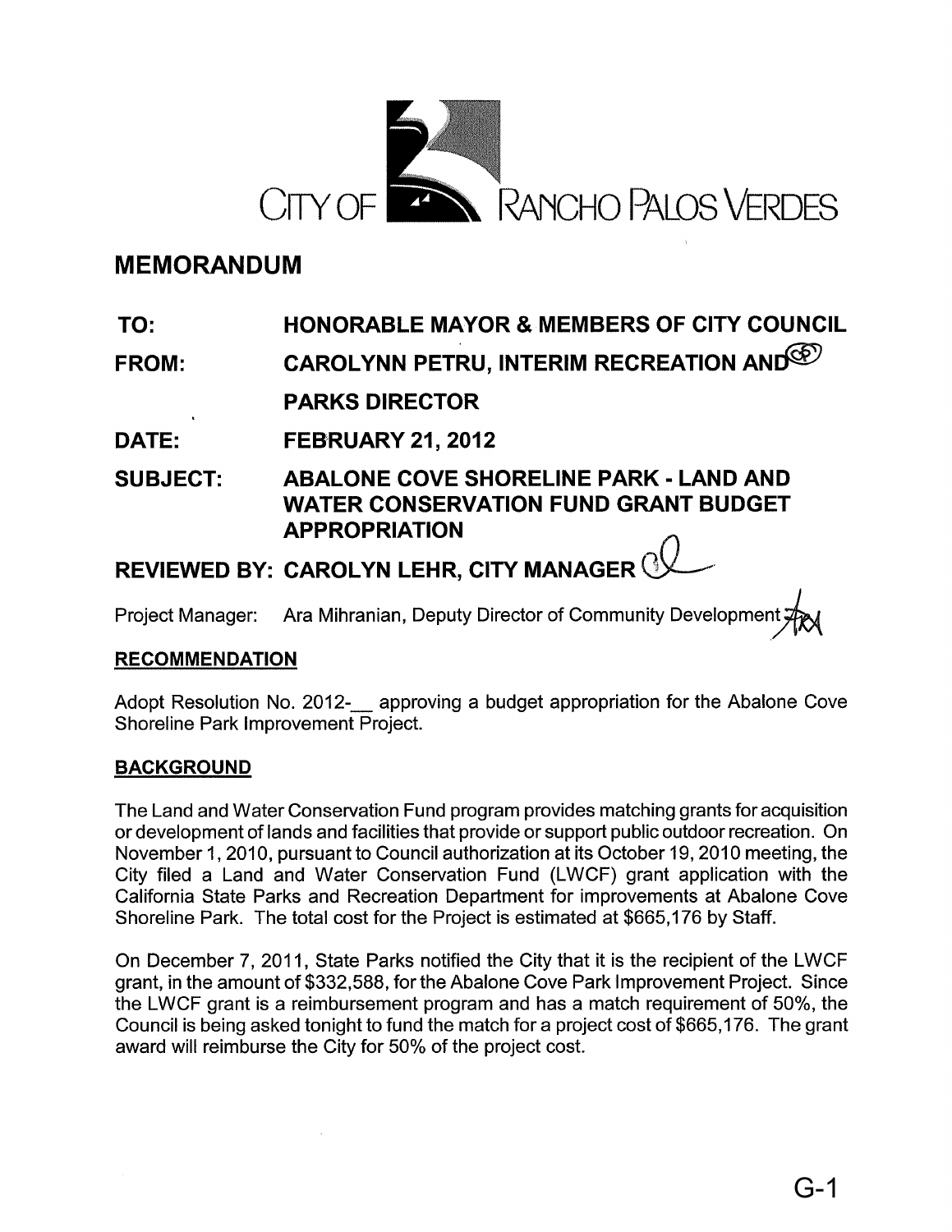### **DISCUSSION**

#### Project Description

The LWCF grant is a reimbursement program. The City is expected to fund the entire project, and the grant award will reimburse the City for 50% of the total project cost. The Abalone Cove Shoreline Park Improvement Project derives from the September 2, 2008 Council adopted Coast Vision Plan (Vision Plan). The Vision Plan provides the City with conceptual guidance for implementing future improvements to key areas along the coast. The Vision Plan identifies the following goals for the Abalone Cove site:

- Add new park amenities picnic tables, shade features, benches, trash receptacles, and an ADA accessible bluff top trail and trail signage.
- Implement an invasive species removal and low profile shade tree planting program within the park

Recognizing that public participation is a key component to a project's success, City Staff conducted a focus group meeting on October 22, 2010 to gather input from community members regarding this project plans. The focus group consisted of representatives from the: City Council, neighbors of Abalone Cove, former Public Use Master Plan (PUMP) Committee, Los Serenos de Point Vicente, PVPLC, Library District, School District, Terranea, and Park Rangers. The focus group was facilitated by Staff from the City Manager's Office, Community Development and Recreation & Parks Departments.

Based on the grant scoring criteria and input received from the focus group, the plan for the Abalone Cove Shoreline Park Improvement Project proposes to:

- Replace picnic tables and benches;
- Construct two shade structures:
- Replace trash receptacles;
- Install a drinking fountain;
- Install mutt mitt dispensers;
- **•** Install park benches;
- **•** Improve trailheads and all trails/paths;
- Improve picnic areas (grading);
- Replace bluff top fencing;
- Install interpretive signage along trails;
- **•** Improve viewing areas (grading);
- Provide public art nodes (grading); and,
- Install a Preserve kiosk sign.

These park improvements will significantly improve access and the educational experience at the park. Lastly, these park improvements are consistent with the General Plan Land Use Map designation of Recreation-Passive and the Open Space Recreation (OR) zoning designation.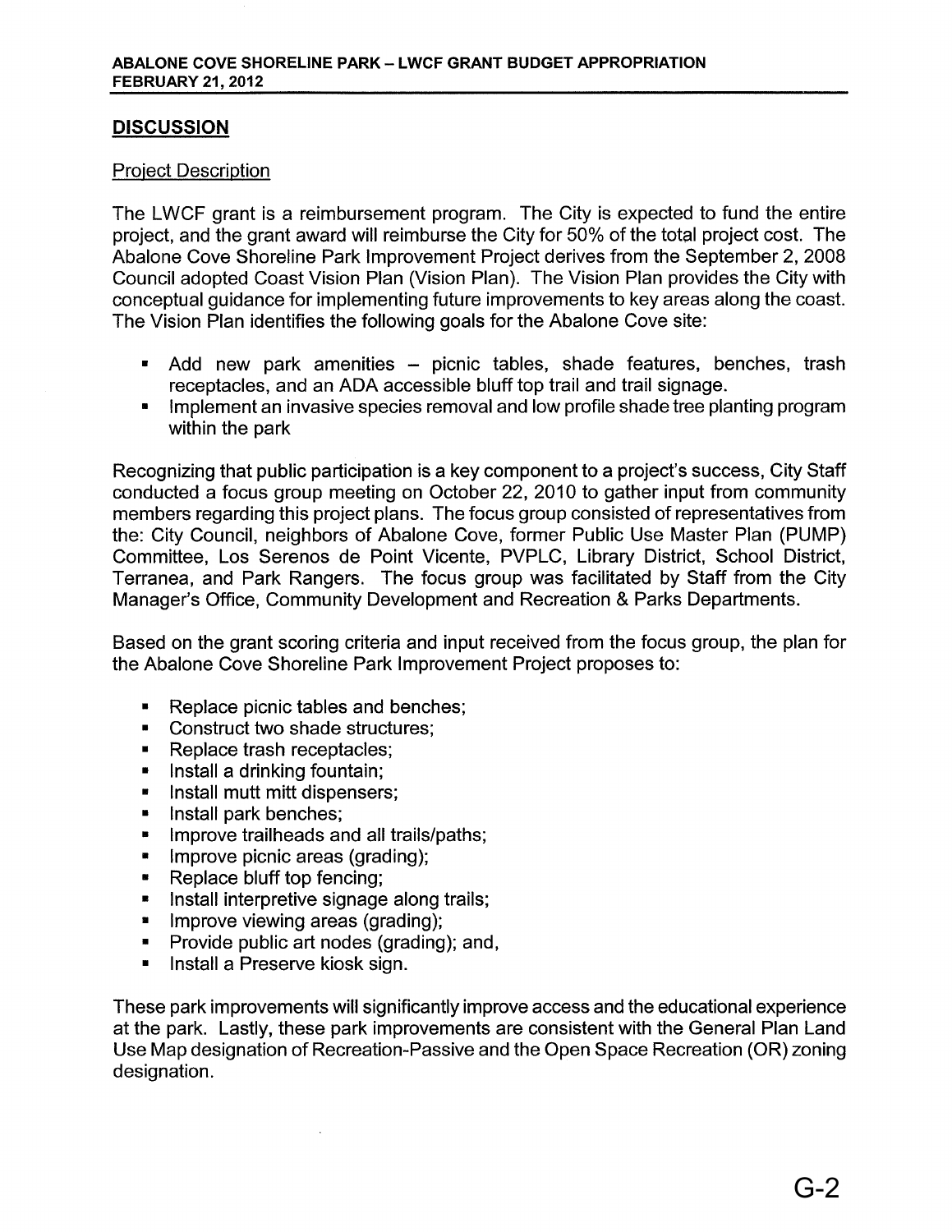#### Fiscal Impact

The total cost for the proposed improvements is estimated to be \$665,176 which includes a 7% surcharge assessed by the State Parks and Recreation Department. The LWCF grant will reimburse 50% of the project cost. Therefore, the City's share of this project is \$332,558.

Improvements at Abalone Cove were included in the Capital Improvement Plan, based on the assumption that the City would at some point apply for future grants. As such, \$100,000 was included in the City's FY 11-12 budget for improvements at Abalone Cove (\$20,000 CIP Reserve and \$80,000 "anticipated" Grant Revenue). With a \$20,000 use of the CIP Reserve already budgeted, the remaining amount of the City's 50% matching requirement to be funded for this project is \$312,588. The Council is being asked tonight to fund the remaining match requirement by authorizing a transfer of \$312,588 from the General Fund Reserve, and to appropriate the full cost of the project less \$100,000 that was previously appropriated in the FY11-12 budget.

If the City Council adopts the attached resolution, the revised estimated General Fund Reserve at June 30, 2012 will be \$10,665,641 (see attached FY11-12 Statement of Estimated General Fund Reserves).

### **ADDITIONAL INFORMATION**

#### Memorandum of Unrecorded Grant Agreement

The award of the LWCF grant requires the City to execute a Memorandum of Unrecorded Grant Agreement (MQUGA) that records a notice on the title of the project property stating that the property has restrictions for future improvements, that the property is to be maintained and operated for public outdoor recreational purposes as described in the Section 6(f)(3) map, and that the property cannot be sold or transferred without written approval from the State of California. Any future contemplated improvements or modifications are subject to approval by the State of California. This restriction encumbers the entire property including the portions within the City's Palos Verdes Nature Preserve (which also includes deed restrictions for conservation purposes).

#### Focus Group

As the City moves forward with this project, City Staffwill set-up a homepage and list-serve dedicated to this project on the City's website to allow the public to stay informed and involved in the project's progress. Moreover, City Staff intends to engage the focus group throughout the design and construction process.

### **ATTACHMENTS**

- [Resolution](#page-3-0) No. 2012-XX
- FY11-12 [Statement](#page-4-0) of Estimated General Fund Reserves
- Public [Comment](#page-5-0) Letters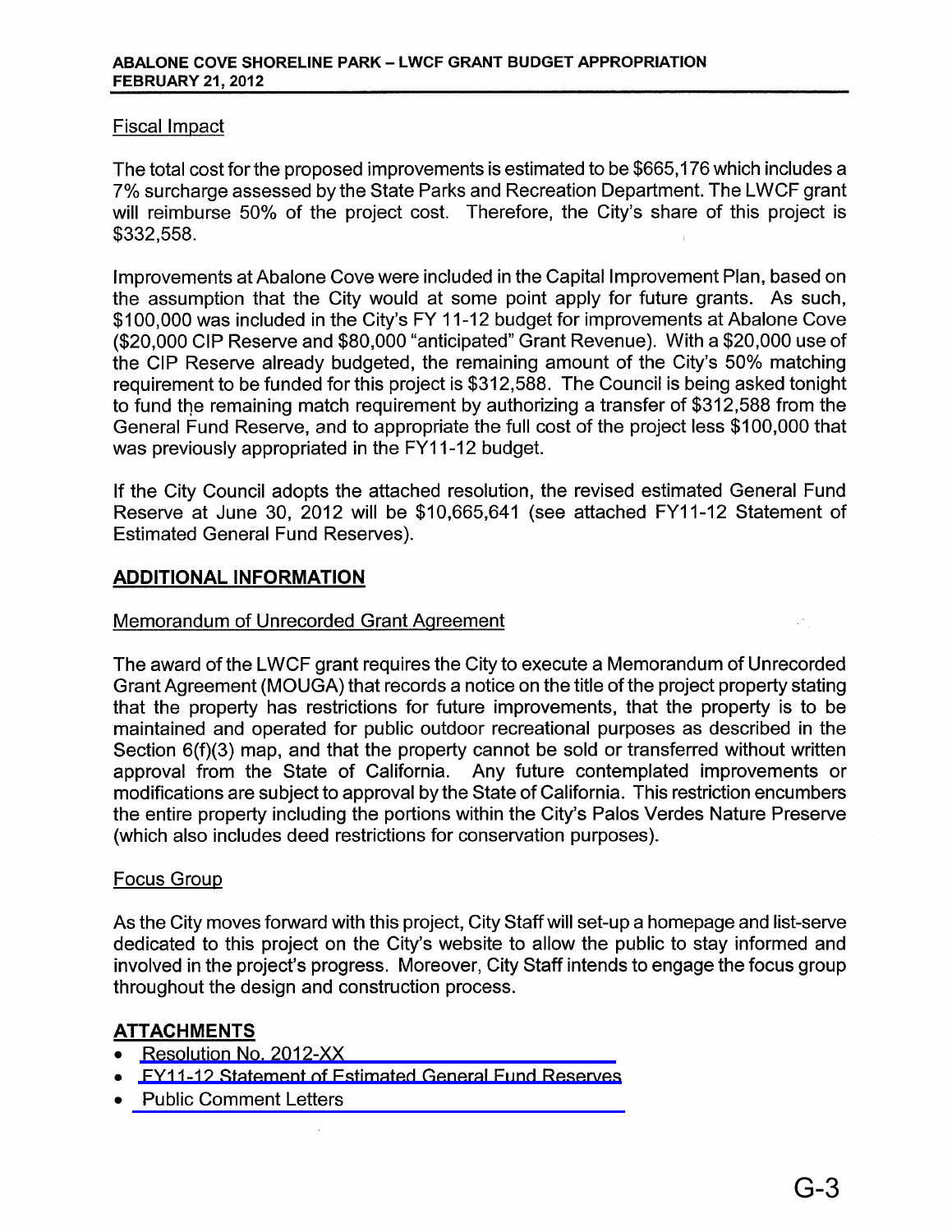#### RESOLUTION NO. 2012-\_

<span id="page-3-0"></span>A RESOLUTION OF THE CITY COUNCIL OF THE CITY OF RANCHO PALOS VERDES, AMENDING RESOLUTION 2011-44, THE BUDGET APPROPRIATION FOR FY11-12, TO FUND THE<br>ABALONE COVE SHORELINE PARK IMPROVEMENT ABALONE COVE SHORELINE PARK IMPROVEMENT PROJECT IN THE CAPITAL IMPROVEMENT PROJECTS FUND AND TO PROVIDE A FUNDING TRANSFER FROM THE GENERAL FUND FOR THE REQUIRED 50% MATCH.

WHEREAS, Section 3.32 of the Rancho Palos Verdes Municipal Code provides that all expenditures in excess of budgeted allocations must be by supplemental appropriation of the City Council;

WHEREAS, on June 21, 2011, the City Council of the City of Rancho Palos Verdes adopted Resolution 2011-44, approving a spending plan and authorizing a budget appropriation for FY11-12;

WHEREAS, a budget increase in the General Fund is necessary to fund the City's 50% match required by the Land and Water Conservation Fund grant awarded to the City for the Abalone Cove Shoreline Park Improvement Project.

BE IT, THEREFORE, RESOLVED BY THE CITY COUNCIL OF THE CITY OF RANCHO PALOS VERDES:

Section One. The following adjustments will be made to the General Fund FY11-12 expenditure budget:

| General Fund Transfer Out               | 101-6000-491-91-00 | \$312,588 |
|-----------------------------------------|--------------------|-----------|
| Park Improvements Transfer In           | 330-3033-391-10-00 | \$312,588 |
| Park Improvements Federal Grant Revenue | 330-3033-331-10-00 | \$252,588 |
| Park Improvements                       | 330-3033-461-73-00 | \$565.176 |

PASSED, APPROVED, AND ADOPTED THE 21<sup>st</sup> DAY OF FEBRUARY 2012.

Mayor

Attest:

City Clerk

State of California ) County of Los Angeles )ss City of Rancho Palos Verdes )

I, Carla Morreale, City Clerk of the City of Rancho Palos Verdes, hereby certify that the above Resolution No. 2012-\_ was duly and regularly passed and adopted by the said City Council at a regular meeting thereof held on February 21, 2012.

City Clerk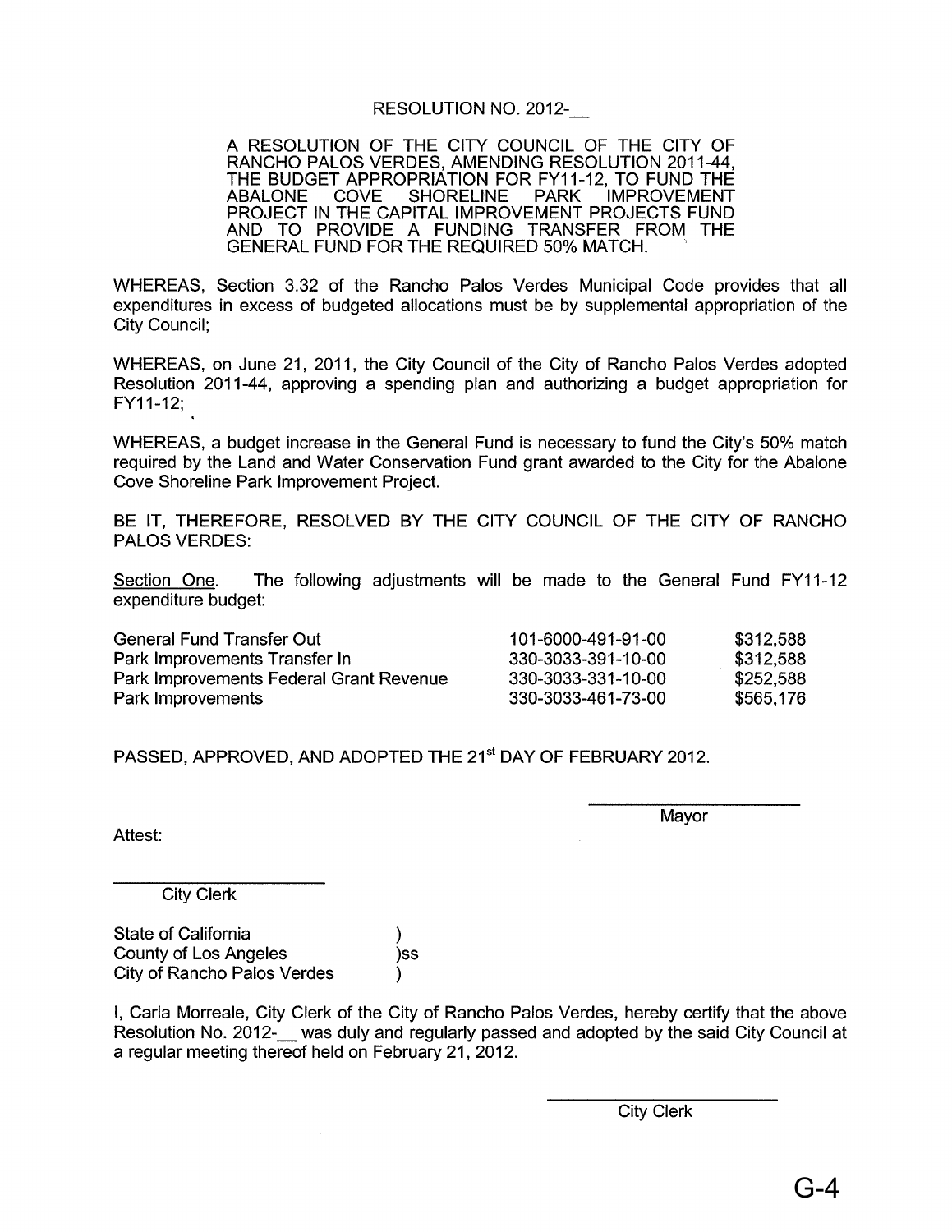#### <span id="page-4-0"></span>FY11-12 Statement of Estimated General Fund Reserves **Attachment A**ttachment A

|                                                                                                                                           |                                                                                                                                                    | <b>Beginning</b> |                 |                     |                      | <b>Ending</b>   |
|-------------------------------------------------------------------------------------------------------------------------------------------|----------------------------------------------------------------------------------------------------------------------------------------------------|------------------|-----------------|---------------------|----------------------|-----------------|
|                                                                                                                                           | <b>Action Date</b>                                                                                                                                 | <b>Reserves</b>  | <b>Revenues</b> | <b>Expenditures</b> | <b>Net Transfers</b> | <b>Reserves</b> |
| <b>Budget Adoption (estimate)</b>                                                                                                         | 6/21/2011                                                                                                                                          | 9,159,835        | 23,198,200      | (18.810.065)        | (4, 387, 253)        | 9.160.717       |
|                                                                                                                                           |                                                                                                                                                    |                  |                 |                     |                      |                 |
| Adiustments:                                                                                                                              |                                                                                                                                                    |                  |                 |                     |                      |                 |
| <b>Unclaimed Deposits</b>                                                                                                                 | 8/2/2011                                                                                                                                           |                  |                 |                     | 33,317               |                 |
| Skate & Dog Park Analysis                                                                                                                 | 9/20/2011                                                                                                                                          |                  |                 |                     | (24, 400)            |                 |
| Year-End Adjustments                                                                                                                      | 9/20/2011                                                                                                                                          | 9,641            |                 |                     |                      |                 |
| <b>Continuing Appropriations</b>                                                                                                          | 9/20/2011                                                                                                                                          | 629,431          |                 | (629, 431)          |                      |                 |
| FY10-11 Final Results                                                                                                                     | N/A                                                                                                                                                | 1,586,854        |                 |                     |                      |                 |
| Midyear Financial Report                                                                                                                  | 2/21/2012                                                                                                                                          |                  | 424,100         | 84,000              | (296,000)            |                 |
| Abalone Cove Shoreline Park Improvements                                                                                                  | 2/21/2012                                                                                                                                          |                  |                 |                     | (312.588)            |                 |
|                                                                                                                                           |                                                                                                                                                    |                  |                 |                     |                      |                 |
|                                                                                                                                           |                                                                                                                                                    |                  |                 |                     |                      |                 |
| <b>Revised Estimates</b>                                                                                                                  |                                                                                                                                                    | 11,385,761       | 23,622,300      | (19, 355, 496)      | (4,986,924)          | 10 665 641      |
| Variance to Original Budget                                                                                                               |                                                                                                                                                    | 2,225,926        | 424.100         | (545, 431)          | (599.671)            | 1,504,924       |
|                                                                                                                                           |                                                                                                                                                    |                  |                 |                     |                      |                 |
| <b>Excess Budgeted Revenue Over/(Under)</b>                                                                                               |                                                                                                                                                    |                  |                 |                     |                      |                 |
| <b>Budgeted Expenditures &amp; Net Transfers</b>                                                                                          |                                                                                                                                                    |                  |                 |                     |                      | (720, 120)      |
|                                                                                                                                           |                                                                                                                                                    |                  |                 |                     |                      |                 |
| Reserve Policy Level (50% of Budgeted                                                                                                     |                                                                                                                                                    |                  |                 |                     |                      |                 |
| General Fund Expenditures)                                                                                                                |                                                                                                                                                    |                  |                 |                     |                      | 9677.748        |
| Reserves Above/(Below) Policy Threshold                                                                                                   |                                                                                                                                                    |                  |                 |                     | 110%                 | 967,893         |
|                                                                                                                                           |                                                                                                                                                    |                  |                 |                     |                      |                 |
| <b>Column Heading Definitions</b>                                                                                                         |                                                                                                                                                    |                  |                 |                     |                      |                 |
| Action Date is the date City Council adopted the budget or approved an adjustment to the budget.                                          |                                                                                                                                                    |                  |                 |                     |                      |                 |
| Beginning Reserves are the budgeted 7/1/11 General fund reserves at the time of budget adoption.                                          |                                                                                                                                                    |                  |                 |                     |                      |                 |
| Revenues include the originally adopted revenue budget and subsequent adjustments. When staff becomes aware that revenues are expected to |                                                                                                                                                    |                  |                 |                     |                      |                 |
| significantly deviate from the adopted budget, an adjustment is presented to the City Council for approval.                               |                                                                                                                                                    |                  |                 |                     |                      |                 |
|                                                                                                                                           | Expenditures include the originally adopted expenditure budget and subsequent adjustments. When staff becomes aware that expenditures of a program |                  |                 |                     |                      |                 |

Net Transfers include both operating transfers from and to the General fund. Originally budgeted Net Transfers are adjusted when staff becomes aware that an additional operating transfer is needed to satisfy an unanticipated shortfall within another fund; and that shortfall must be funded with General fund monies. Ending Reserves are the estimated *6/30/12* General fund reserves at the time of budget adoption. Adjusted Ending Reserves is a calculation based on subsequent adjustments to Beginning Reserves, Revenues, Expenditures and Net Transfers.

 $\ddot{\phantom{1}}$ 

are expected to significantly deviate from the adopted budget, an adjustment is presented to the City Council for approval.

 $\bar{z}$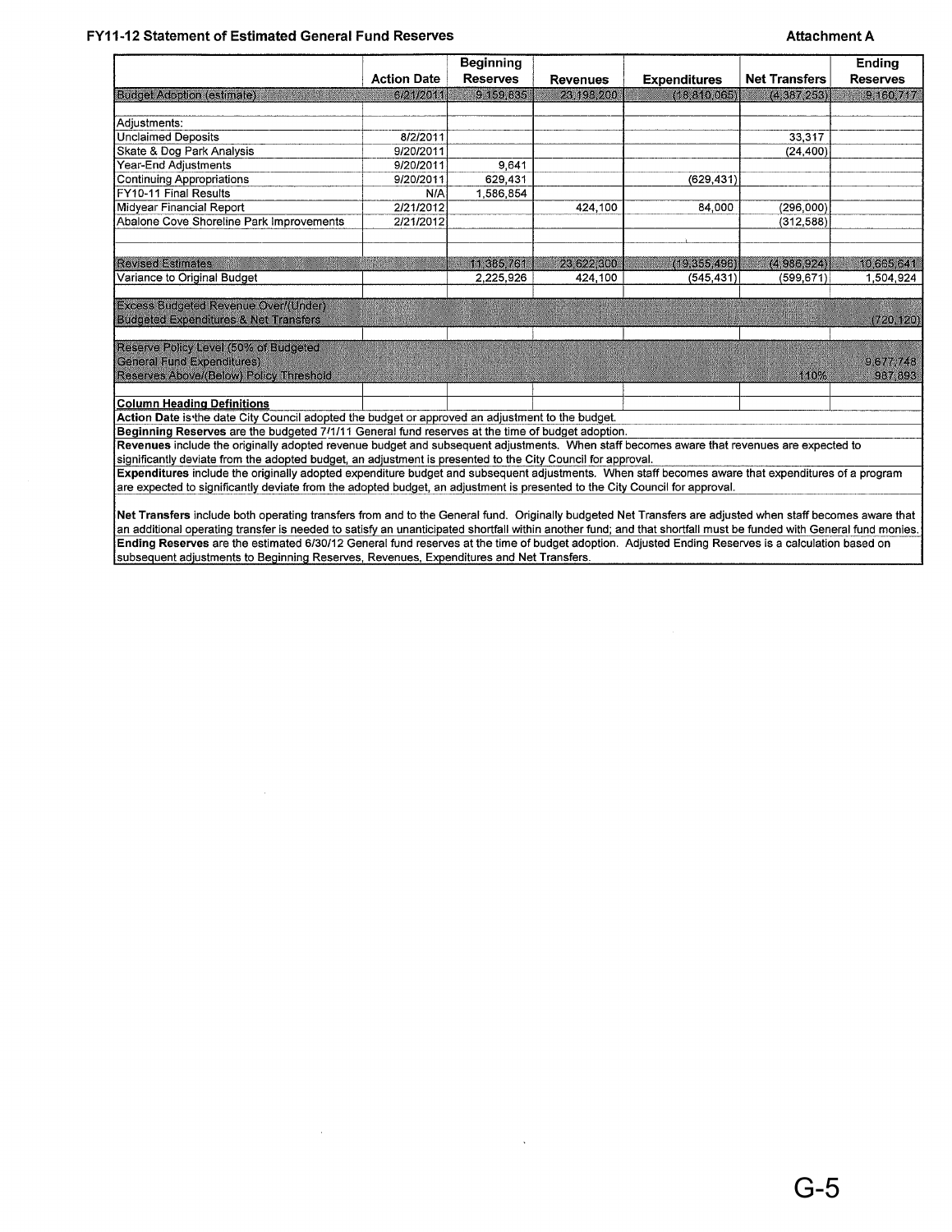#### <span id="page-5-0"></span>**Ara M**

|       | <b>From:</b> Lynn Swank Jynn.swank@cox.net] |
|-------|---------------------------------------------|
| Sent: | Wednesday, February 15, 2012 9:40 AM        |
| To:   | cc@rpv.com                                  |

**Cc:** Ara M

**Subject:** Abalone Cove Park Appropriation

City Council Members, City of Rancho Palos Verdes Re: Matching Funds for State Grant for Abalone Cove Shoreline Park

#### **Recommendation:**

#### **Appropriate \$312,588 in funds to match the State of California grant for Abalone Cove Shoreline Park Improvements.**

The previous city council authorized City Staff to apply for a grant from the State of California to make minimal improvements to Abalone Cove Shoreline Park. The application to the State reflected ideas from the Save Our Shoreline group, residents, park users, and a task force comprised of a diverse group of residents, businesses and non-profit organizations.

My interest in Abalone Cove extends back to my arrival in RPV when we bought our home, which is adjacent to Abalone Cove. I recognized the value of this park in its natural state and wanted to make sure that all residents and visitors would be able to appreciate everything the park offers and is rarely found in the greater Los Angeles area.

For almost 2 decades there have been many disagreements about the use of this park, and as a result nothing has been done to provide the minimal improvements to enhance park use. Rather, the City has used the park as a dump for City projects. While these projects are important, the city should address the need for a dump on a permanent basis and not use a beautiful park for purposes other than that which it was intended.

We finally have reached a community consensus over how Abalone Cove can be improved. City staff and City Council submitted this application to the State of California with the understanding that if the grant was approved, the City would need to provide \$300,000+ in matching funds.

The State's approval has given our city the unique opportunity to improve Abalone Cove and its infrastructure (interpretive signage, grading, play areas, benches, etc.) in a non-intrusive way and with significant savings to our city. You can provide a wonderful improved park for our residents at half the cost and protect this coastal area for generations to come.

PV Drive South is an entry to the City of Rancho Palos Verdes and we need to show our residents and visitors that our City is first-class. The view of Abalone Cove Shoreline Park and the ocean beyond is our "Chamber of Commerce" moment. Let's be proud of our City and have our public areas reflect our pride in this community asset.

Our residents, staff and elected officials have joined to make RPV better - let's move forward with the momentum we have and complete the Abalone Cove improvements.

Lynn Swank, RPV Resident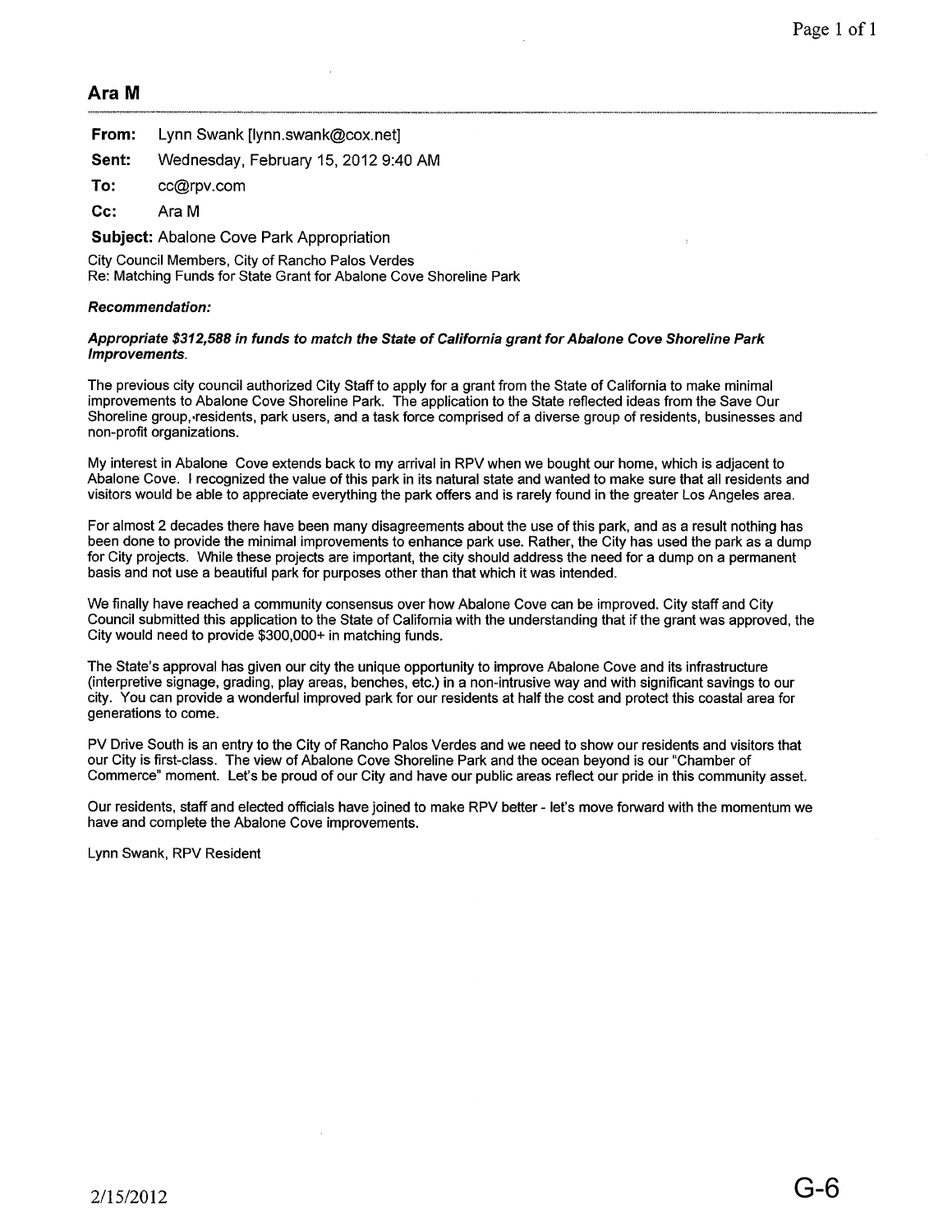#### From: BJGleghorn@aol.com

Sent: Wednesday, February 15, 2012 5:26 PM

To: cc@rpv.com

Subject: Funding Abalone Cove Improvements

 $\ddot{\phantom{a}}$ 

Members of the City Council:

In the 1970's, the Palos Verdes Peninsula Oceanographic Society, with the help of the City of Rancho Palos Verdes, procured the status of "Environmental Preserve" for Abalone Cove from the State. Since then very little has been done in the way of improvements.

We urge the City Council to match the now available \$300,000 grant funds and proceed with the plans that have been agreed to for a passive park. This is an opportunity that should' not be missed. It could be many years before we have this opportunity again.

Barbara Gleghorn former president of the Palos Verdes Peninsula Oceanographic Society (disbanded)